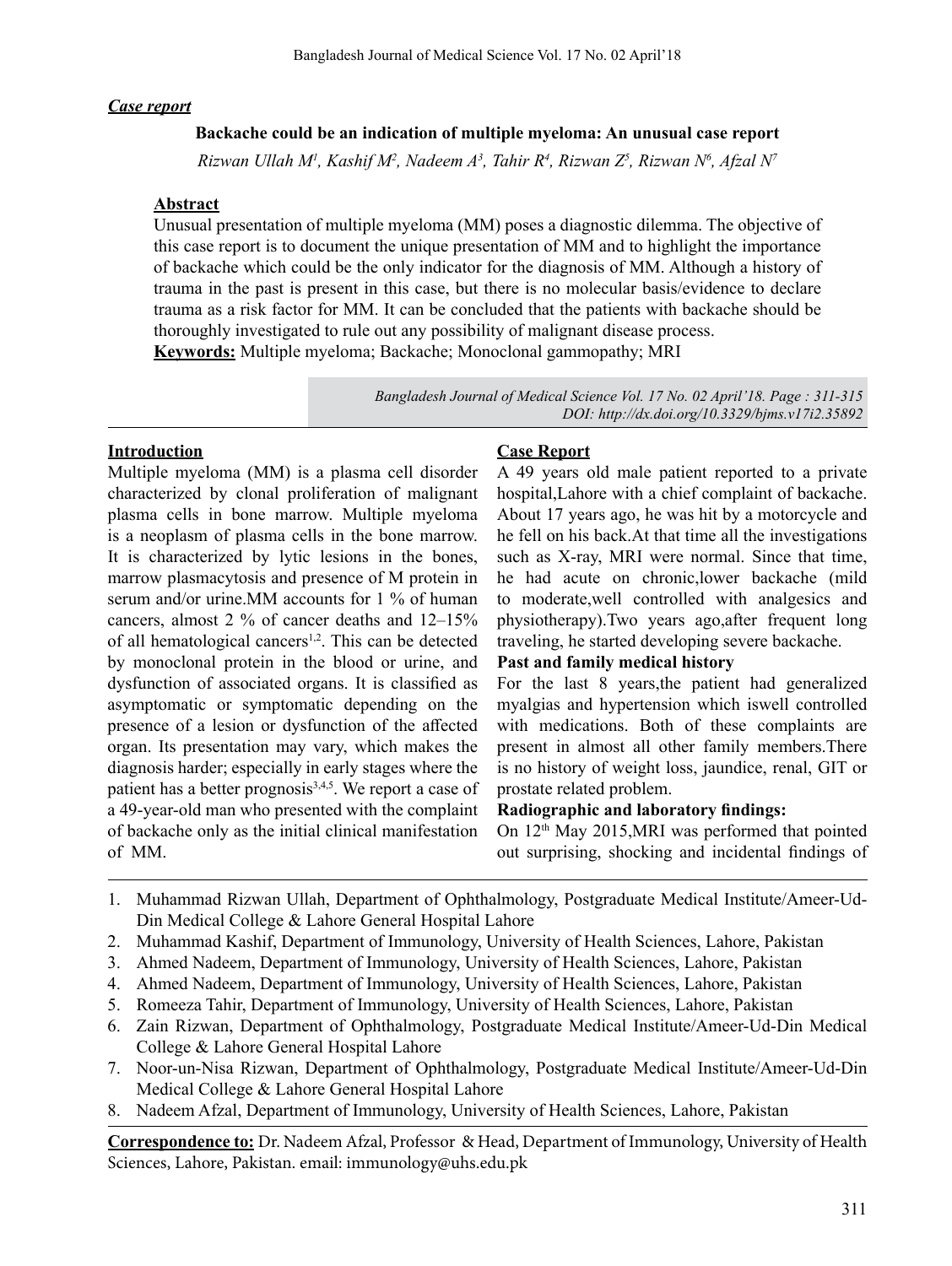multiple low density shadows on a number of lower vertebrae. Multiple variable soft tissue lesions were observed in lumber, sacral and thoracic vertebral bodies and their pedicles. The lesions were returning hypo intense signals on both T1 and T2 weighted images. These findings were absent on the previous MRI that was performed 4years ago. Bone (May  $13<sup>th</sup>$  2015) and PET (May 21<sup>st</sup> 2015) scans were suggestive of metastatic lesions (Figure 1a& 1b) Radiologists raised strong suspicion of metastasis and advised further laboratory investigations.

On serum electrophoresis (May  $16<sup>th</sup> 2015$ ) a sharp, discrete band was observed in the gamma region that is consistent with a monoclonal gammopathy and later bone marrow biopsy (May 28<sup>th</sup> 2015) confirmed MM (Table 1, Figure 2). Interestingly in urine, Bence Jones protein was absent and total serum proteins were slightly raised.

| <b>Table 1: Serum Protein Electrophoresis findings</b> |
|--------------------------------------------------------|
| of patient and the reference                           |

| Lab parameter | Result (gm/dl) | Normal ranges |
|---------------|----------------|---------------|
| Total protein | 11.9           | $6.4 - 8.3$   |
| Albumin       | 4.02           | $3.2 - 5.5$   |
| Alpha 1       | 0.23           | $0.1 - 0.4$   |
| Alpha 2       | 0.96           | $0.4 - 1.2$   |
| <b>B</b> eta  | 1.05           | $0.5 - 1.1$   |
| Gamma         | 5.64           | $0.5 - 1.6$   |
| $A/G$ ratio   | 0.51           | $1.2 - 1.7$   |



Figure 1a: PET Scan (Transverse section)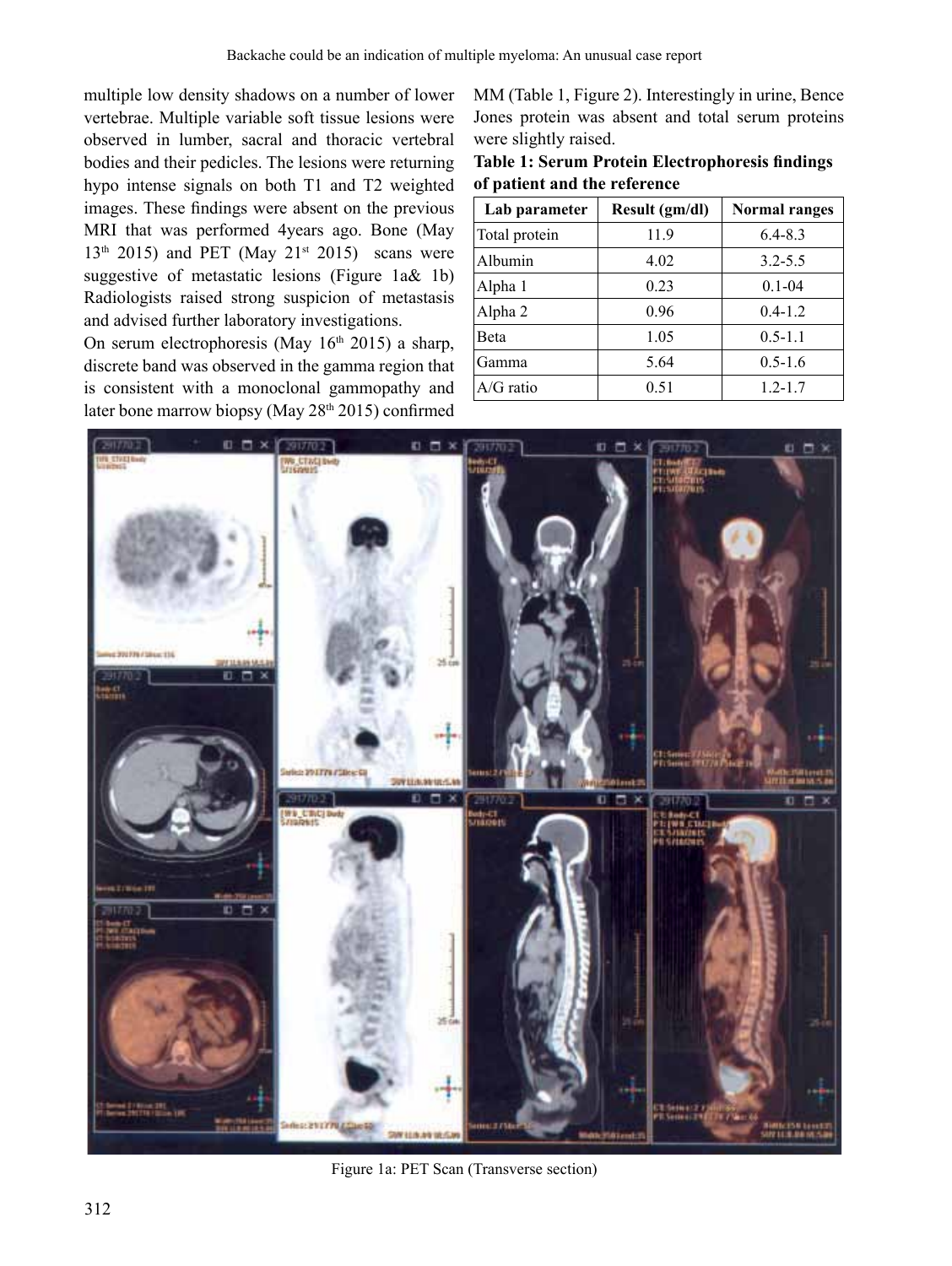

Figure 1b: PET Scan (Transverse section)



Figure 2: Monoclonal pattern serum protein electrophoresis. Serum Protein Fractions Associated with an Increased Level of Gamma Protein

#### **Discussion**

We have described an initial presentation of MM with an acute onset. In the literature, many case reports and research articles have described the diagnostic signs and symptoms of MM i.e. nausea, constipation, loss of appetite, fatigue, weight loss, arthralgia, lytic bone lesions, myalgia, renal problems, hypercalcemia, liver and spleen related symptoms, etc<sup>1</sup>. The interesting finding in the current case report is that the patient presented with the complaint of chronic backache only which was mild to moderate in intensity. Therefore, this case presented as a challenge for clinicians to its diagnosis because backache is a vague and general symptom of various muscular and bone pathologies. Although the literature is quite vocal about backache as a symptom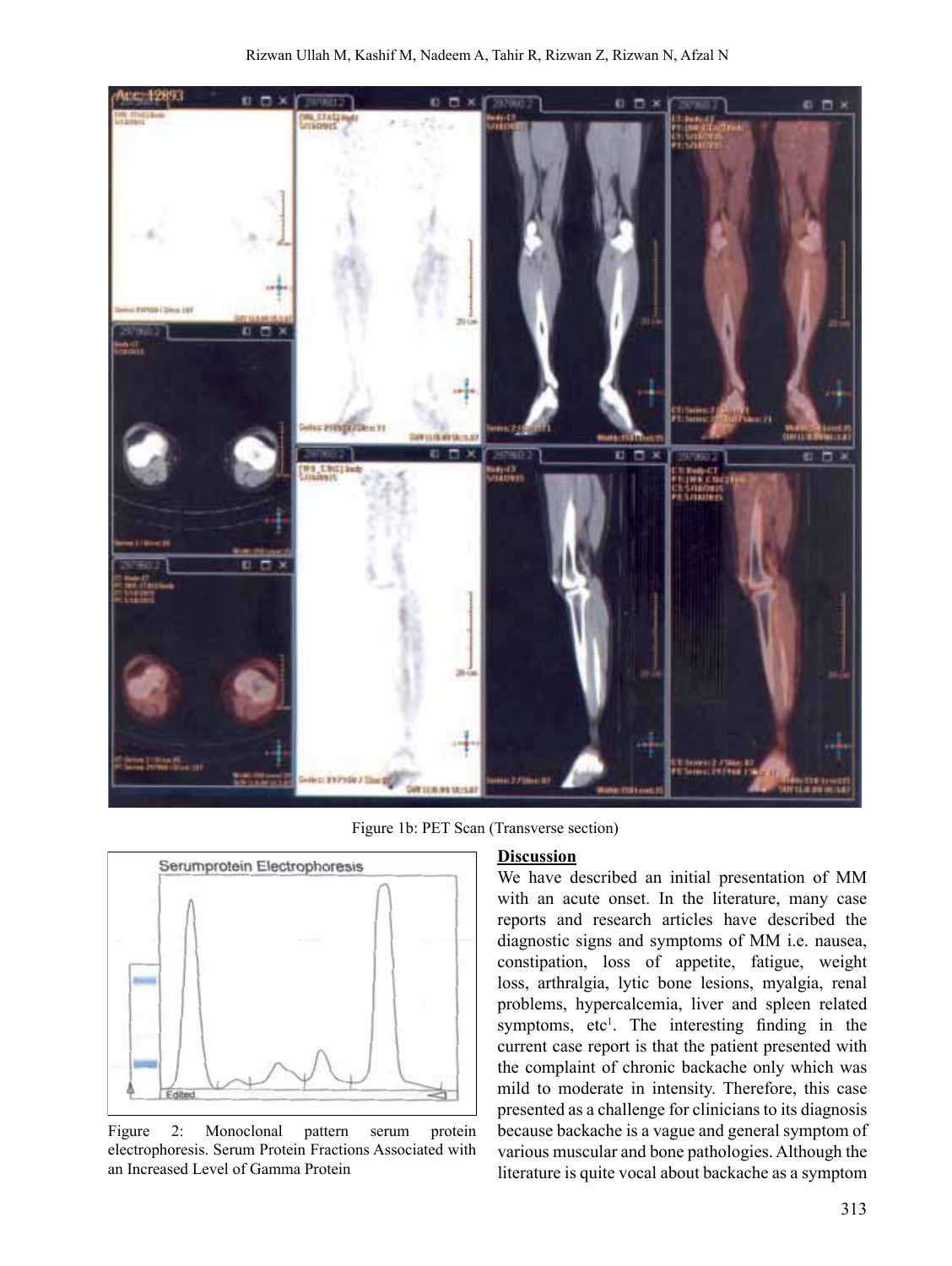of MM in addition to other important and common symptoms, but this case report is the first of its type for declaring the backache as the only clue for  $MM^{6-8}$ . Again the past history of road side accident in the current case report is not a usual finding because the development of MM after the history of trauma has not been documented. Researchers and clinician has suggested that with the progression of MM the patient suffers multiple fractures due to lytic bone lesions<sup>9,10</sup>. In this case, the suspicion of MM was raised by MRI findings. The International Myeloma Working Group developed practical recommendations for the use of magnetic resonance imaging (MRI) in MM i.e. MRI has high sensitivity for the early detection of marrow infiltration by myeloma cells compared with other radiographic methods. Thus, MRI detects bone involvement in patients with myeloma much earlier. It is the gold standard for the imaging of axial skeleton, for the evaluation of painful lesions, and for distinguishing benign versus malignant osteoporotic vertebral fractures. They also suggested that in cases of small lesions visible on MRI, a second MRI should be performed after 3 to 6 months, and if there is progression on MRI, the patient should be treated as having symptomatic myeloma<sup>11</sup>. However, the problem faced by the clinician in the current case was that an MRI performed four years ago was completely silent and had not pointed out even a small clue for a malignant disease process. This finding is very interesting and leading us towards an unusual conclusion that MM in this patient could be of an acute onset which might develop over a short period or may be in a few years.

#### **Conclusion**

It can be concluded that the patients with backache should be thoroughly investigated to rule out any possibility of malignant disease process, e.g. MM and sometimes it can serve as the only clue for the diagnosis of MM. Although a history of trauma in the past is present in this case, but there is no molecular basis/evidence to declare trauma as a risk factor for MM.

**Conflict of interest:** None to declare